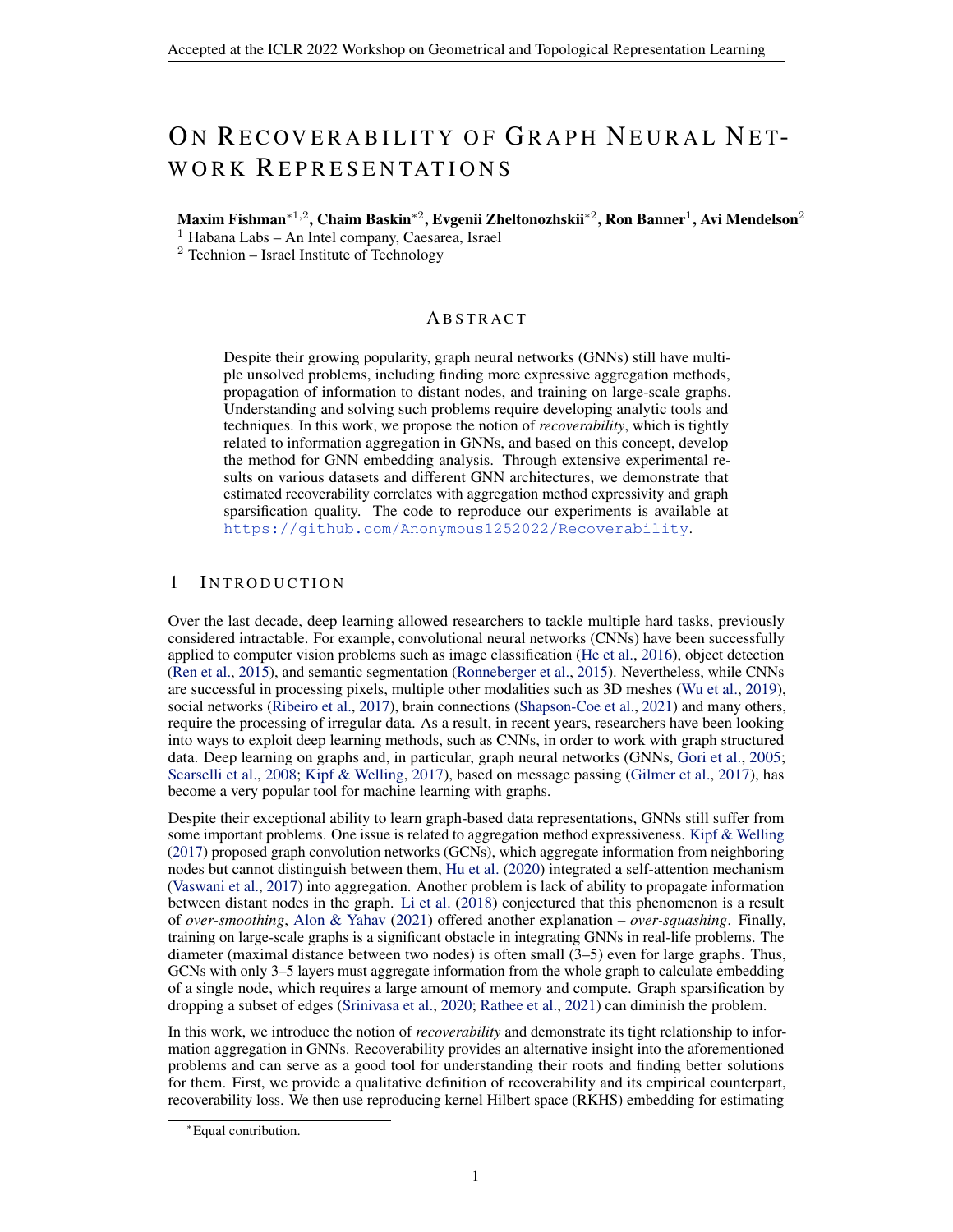<span id="page-1-0"></span>recoverability loss in an efficient and differentiable way. Finally, we show how to use recoverability for measuring the quality of embedding method.

## 2 METHOD

We characterize neural graph embedding as having three parameters: an aggregation algorithm, a certain number of layers, and a graph sparsification algorithm. Our goal is to compare different embeddings based on those parameters and see which one performs better on the given data. To achieve this goal, we define a method for analyzing neural graph embeddings. First, the problem of measuring the quality of a given embedding is reduced to the problem of determining how well one can recover one random variable from another. Second, we define a new concepts of recoverability and recoverability loss. Third, we demonstrate how to compute recoverability loss in a differentiable and efficient way. Finally, we present an algorithm for measuring graph embedding quality using recoverability.

From an embedding to recoverability. In the node property prediction task, given graph  $G =$  $(V, E)$  equipped with node features  $\mathcal{X} = \{x_v\}_{v \in V}$  and labels  $\mathcal{Y} = \{y_v\}_{v \in V}$  distributed according to some probability distribution  $(x_v, y_v) \sim (X, Y)$ , one should predict the label of each node in the graph. To solve this task we embed the graph with node features  $(G, \mathcal{X})$  into a latent space, acquiring some representation of each node, which we denote as  $h_v \sim H$ , and then apply a classifier to the embedding  $h_v$ , trying to predict label  $y_v$ . The success of the above procedure is highly dependent on the ability to learn a map between random variables  $H$  and  $Y$ . Since different embedding methods produce different random variables, we can reduce the problem of measuring the embedding method's quality to measuring the ability to learn random variable  $Y$  from random variable  $H$ . This leads to the natural question of how much information do we have in random variable  $H$  to recover  $Y$ . We term the ability to recover Y from a given H *recoverability*.

**Recoverability and recoverability loss.** Given two random variables  $H$  and  $Y$ , with the values in  $U \subset \mathbb{R}^d$  and  $\mathbb{R}$ , respectively, we say that Y is fully recoverable from H if there exists a continuous function  $f: U \to \mathbb{R}$  such that  $f(H) = Y$ . In the general case, however, we do not have such a relation between H and Y, which means that we cannot fully recover Y from H. Nevertheless,  $H$ may still contain some information from which we can partially recover  $Y$ . To measure the amount of such information in H, we define the set  $C_H = \{f(H) | f : U \to \mathbb{R} \text{ is continuous function}\}\$ i.e., the collection of all random variables that could be fully recovered from  $H$ , and then evaluate the distance between random variable Y and the set  $C_H$ :  $\rho(Y|H) = \inf_{Z \in \mathcal{C}_H} d(Y, Z)$ , where d is some distance function. We denote the value  $\rho(Y|H)$  as the recoverability loss. When we are given two different random variables  $H_1$  and  $H_2$  (i.e., two different embeddings of  $(G, \mathcal{X})$ ) such that  $\rho(Y|H_1) < \rho(Y|H_2)$ , Y is more recoverable from  $H_1$  than from  $H_2$  (which means that embedding method 1 is better than method 2). This case is demonstrated in Fig. [C.3.](#page-11-0)

**Recoverability loss estimation.** We denote the empirical estimation of  $\rho(Y|H)$  on a finite collection of samples  $\{(h_n, y_n)\}_{n \in [N]}$  by  $\rho^*(Y|H)$  and use the distance induced form the  $L_p$ -norm, where  $p \in [1,\infty).$ 

**Theorem 1** *The empirical estimation of recoverability loss is given by*  $\rho^*(Y|H)$  = 1  $\frac{1}{N^{1/p}}\|(\mathbb{I}-\Pi)y\|_p$ , where  $\Pi$  is an orthogonal projection to the  $\mathrm{Im}(K)$  and  $K_{ij}=\exp\left(-\frac{\|h_1-h_2\|^2}{2\sigma^2}\right)$  $\frac{-h_2\|^2}{2\sigma^2}\Big)$ *is a Gram matrix.*

We provide the proof of the Theorem 1 in Appendix [A.](#page-6-0)

An algorithm for embedding quality estimation. In Algorithm [2,](#page-2-0) we first, apply an embedding method EM to  $(G, \{x_n\}_{n\in[N]})$  to produce  $h_n \sim H$ , which is equivalent in time to a single forward pass of GNN on the full graph. We then use  $\{h_n\}_{n\in\mathbb{N}}$  to estimate  $\rho(Y|H)$  using Algorithm [1.](#page-2-0) The time complexity of Algorithm [1](#page-2-0) is  $\mathcal{O}(Nm^2)$ , where N is the number of nodes in the graph and m is the batch size of Algorithm [1.](#page-2-0) This allows fast approximation of the recoverability loss, as compared to training a GNN model on a given dataset.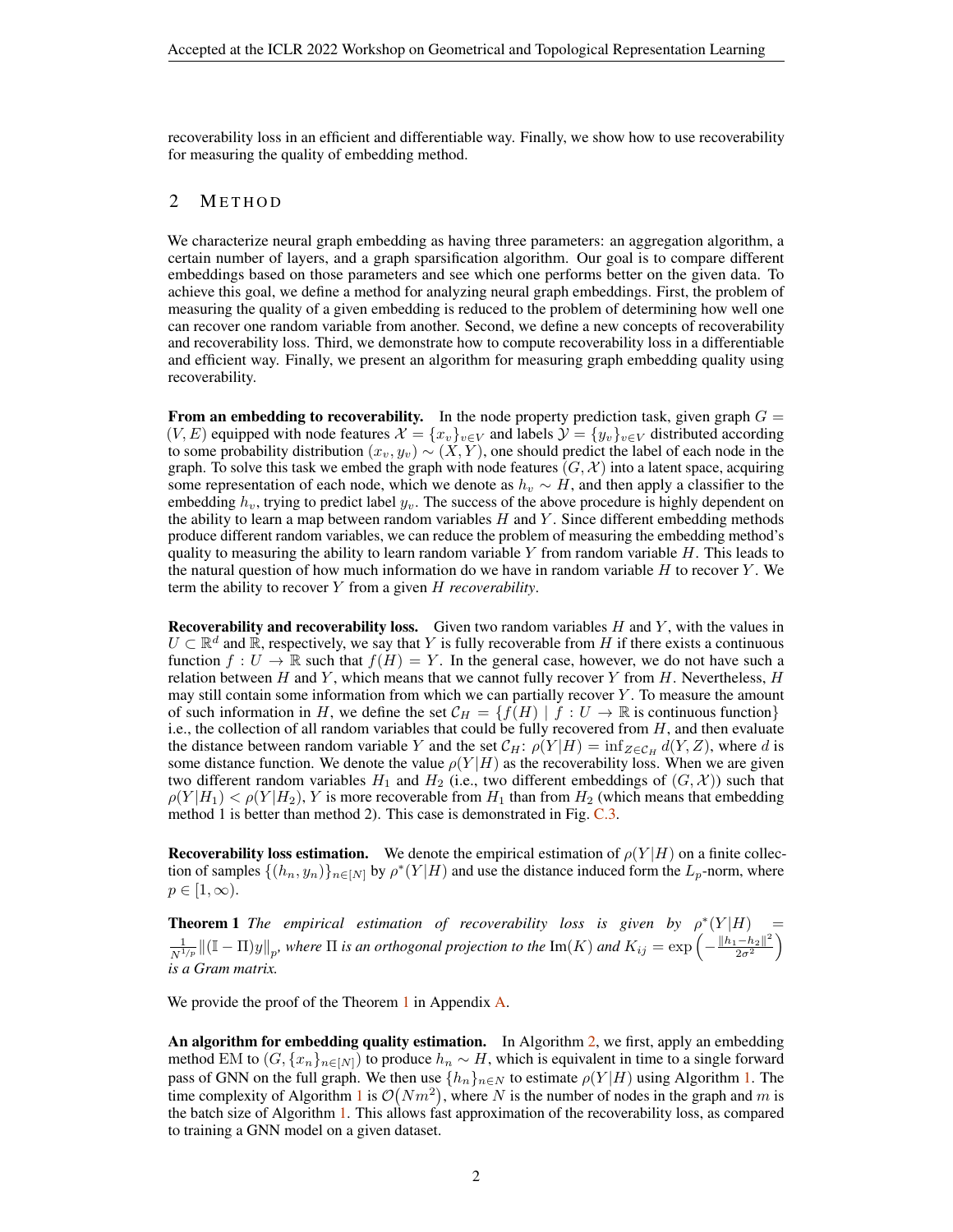#### <span id="page-2-0"></span>**Algorithm 1**  $\rho(Y|H)$  estimation.

**Input:**  $\{(h_n, y_n)\}_{n \in [N]}$ Output:  $\rho^*(Y|H)$ for  $j^{\text{th}}$  batch  $\left\{(\tilde{h}_i, \tilde{y}_i)\right\}$  $\mathcal{L}_{i\in[m]}\subseteq\{(h_n,y_n)\}_{n\in[N]}$  do  $K_{kl} \leftarrow \exp \left(-\frac{\left\|\tilde{h}_k - \tilde{h}_l\right\|^2}{2\sigma^2}\right)$  $2\sigma^2$ Compute distance matrix.  $U, \Lambda \leftarrow eig(K)$  Compute eigendecomposition  $K = U^{-1} \Lambda U$  of K.  $\Pi \leftarrow \sum_{\lambda_i > 0} u_i u_i^T$  Compute projection to  $im(K)$ .  $\rho_j^*(Y|H) \leftarrow \frac{1}{m^{1/p}} \left\| (\mathbb{I} - \Pi) \tilde{y} \right\|_p$ end for  $\rho^*(Y|H) = \frac{m}{N} \sum_j \rho_j^*(Y|H)$ 

#### Algorithm 2 Embedding method quality.

**Input:**  $(G, \{x_n\}_{n\in[N]})$ ,  $\{y_n\}_{n\in[N]}$  and embedding method EM **Output:** embedding method EM quality  ${h_n}_{n\in[N]} \leftarrow EM((G, {x_n}_{n\in[N]}))$  Generate outcomes of H.  $\rho^*(Y|\vec{H}) \leftarrow Algorithm\_1(\{(\vec{h}_n, y_n)\}_{n \in [N]})$  Use Algorithm 1 to estimate  $\rho$ .

## 3 EXPERIMENTS

In this section we provide extensive experimental results on real datasets and different GNN architectures, where we show various applications of the proposed method for graph embedding analysis. The experimental settings are given in Appendix [C.](#page-9-0)

The usefulness of edges. The first experiment shows an interesting property of the datasets appearing in Table [C.2,](#page-9-0) which could help elucidate why GNNs with a SAGEConv layer can be used efficiently for training on these. We took three consecutive SAGEConv layers without learnable parameters as embedding method EM, i.e., only the aggregation parts (as shown in Appendix  $C$ ), and applied it to the node features. Let  $X$  denote the random variable of node features,  $H$  the node embedding (after EM application) and  $Y$  the node classes. From Table [1](#page-3-0) we can see that  $\rho^*(Y|H) < \rho^*(Y|X)$ . In other words, Y is more recoverable from H (node embedding) than from  $X$  (node features). Additionally, we observe an interesting correlation between recoverability loss drop and homophily. In the Reddit2 and ogbn-products datasets, which have a relatively high homophily, the recoverability loss drops relatively sharply, whereas in the Flickr dataset, which has a relatively low homphily, the recoverability loss changes relatively slightly.

Correlation between recoverability and aggregation method quality. This experiment shows the correlation between recoverability loss and aggregation method quality on a given dataset, i.e., the test accuracy after the training on a GNN model defined in Appendix  $C$ . The results are shown in Figs. [1](#page-3-0) and [C.4](#page-12-0) to [C.7,](#page-13-0) where the y axis is the test accuracy of the trained GNN model on a given dataset, and the x axis is the inverse of the estimated recoverability loss. For GraphConv, GCNConv, SAGEConv and GINConv, the estimation of recoverability loss was done only on the aggregation part, according to Appendix [C.](#page-10-0) For GATv2Conv, the recoverability loss was computed for the node embedding of the trained model. From all plots it can be seen that as the recoverability loss drops, the test accuracy becomes higher.

Correlation between recoverability and the graph sparsification method quality. In this experiment we show that the quality of the given sparsification method correlates with recoverability. We use two simple sparsification methods. In **Random** sparsification we randomly drop  $90\%$  of the edges from the graph. In **Max d** sparsification we find the maximal value of  $d$  that satisfies  $\sum_{v \in V} \min\{d, d_{\text{in}}(v)\}\leq 0.1|E|$ , where  $d_{\text{in}}(v)$  is an input degree of v, and for each node v in the graph we randomly leave  $\min\{d, d_{in}(v)\}$  of input edges. To evaluate quality of sparsification, we first apply it to the given dataset and then train a three-layer SAGEConv GNN mode (defined in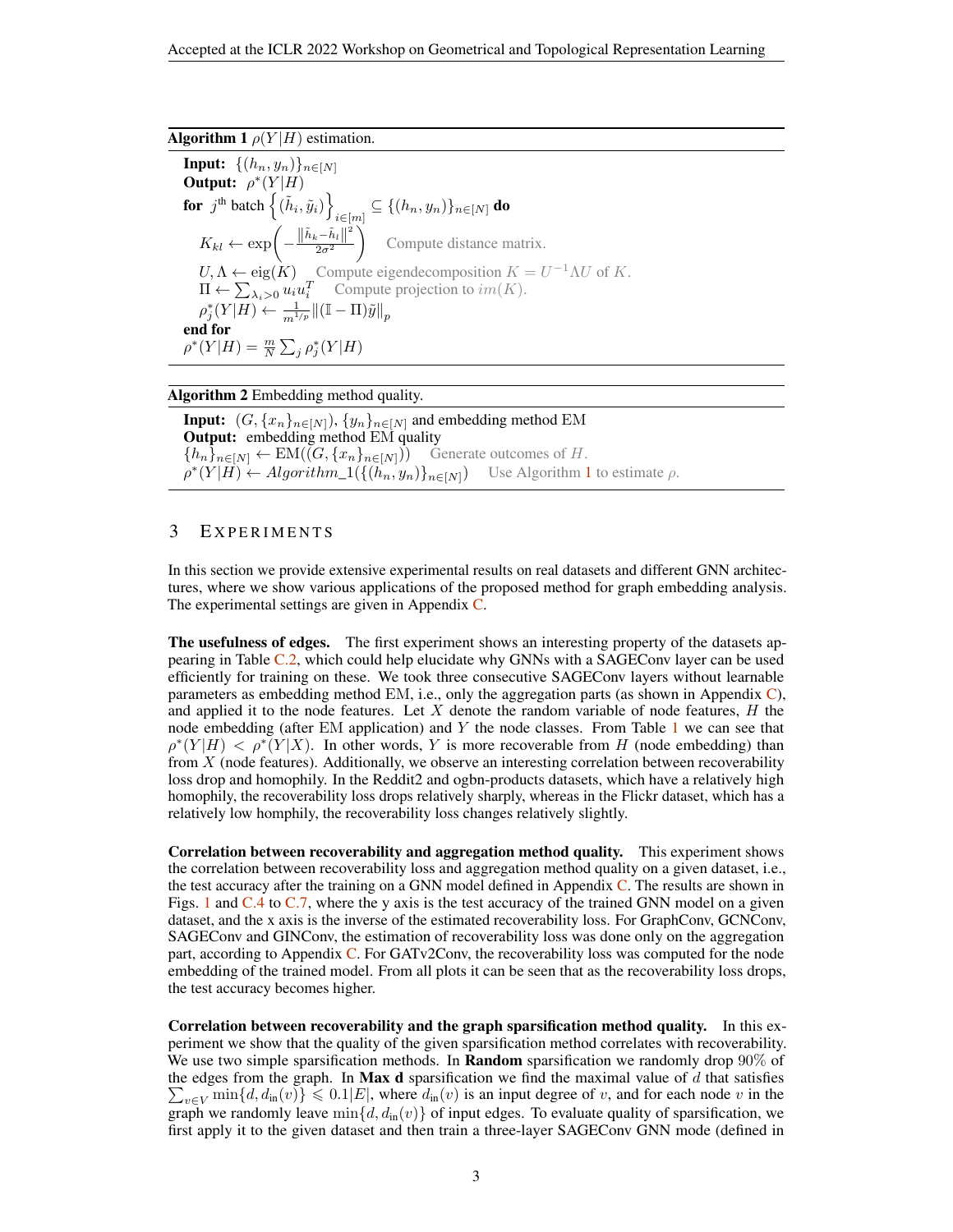| <b>Dataset</b> | $\rho^*(Y X)$ | $\rho^*(Y H)$ |
|----------------|---------------|---------------|
| Reddit2        | 0.088         | 0.066         |
| ogbn-arxiv     | 0.085         | 0.079         |
| Flickr         | 0.188         | 0.183         |
| <b>PPI</b>     | 0.374         | 0.287         |
| ogbn-products  | 0.041         | 0.017         |

<span id="page-3-0"></span>Table 1: The recoverability loss  $\rho$  before and after application of embedding method EM. One can see how recoverability loss  $\rho$  decreases when embedding method EM is applied to the node features.



Figure 1: The correlation between the test accuracy and the recoverability loss for PPI dataset.

| <b>Dataset</b> | Sparsification |             |  |  |  |
|----------------|----------------|-------------|--|--|--|
|                | Random         | Max d       |  |  |  |
| Reddit2        | 0.083/0.906    | 0.069/0.938 |  |  |  |
| ogbn-arxiv     | 0.109/0.568    | 0.084/0.586 |  |  |  |
| Flickr         | 0.214/0.466    | 0.191/0.470 |  |  |  |
| <b>PPI</b>     | 0.313/0.598    | 0.266/0.617 |  |  |  |
| ogbn-products  | 0.020/0.705    | 0.017/0.767 |  |  |  |

Table 2: Comparison of two sparsification methods, where 90% of the edges were dropped from the graphs. Each element in the table is " $\rho$  / test accuracy". One can see the correlation between recoverability loss and the test accuracy.

Appendix  $C$ ) on sparsified data. We also compute the recoverability loss of the aggregation part, as described in Appendix [C.](#page-10-0) The results are shown in Table 2. We see that the **Max d** sparsification is better than Random, and correspondingly, the recoverability loss of Max d is lower than that of Random.

## 4 CONCLUSIONS

In this work, we defined recoverability, provided an efficient and differentiable method for estimation of recoverability loss and showed how it can be used for measuring the quality of GNN embedding. We demonstrated empirically that recoverability is tightly related to information aggregation in GNNs across various datasets and multiple architectures. Computing the recoverability loss is efficient and does not require training, and thus can be done quickly on large datasets. To conclude, the notion of recoverability could provide an essential tool for understanding the roots of and providing better solutions for the problems with GNNs.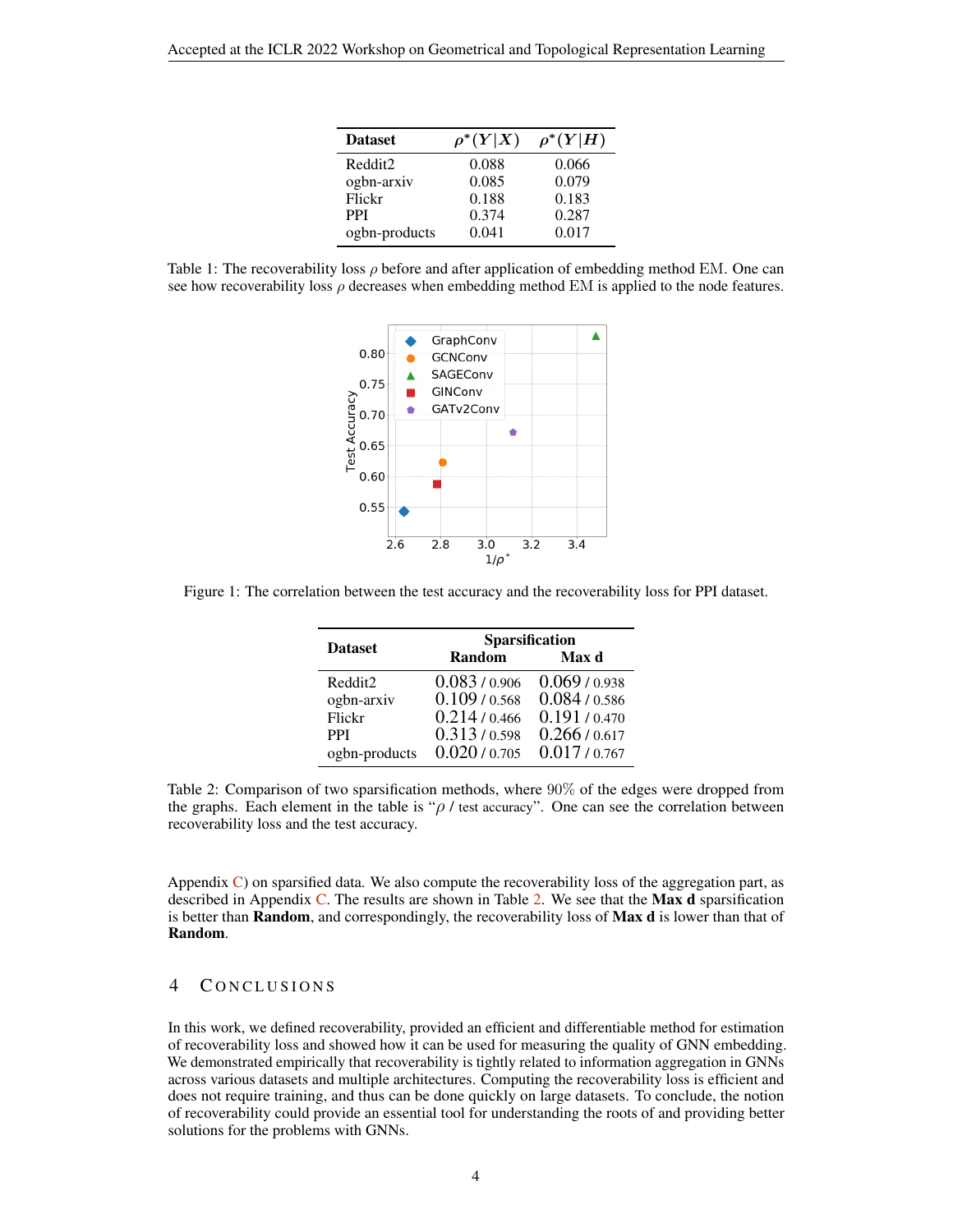### <span id="page-4-0"></span>**REFERENCES**

- Uri Alon and Eran Yahav. On the bottleneck of graph neural networks and its practical implications. In *International Conference on Learning Representations*, 2021. URL [https://openreview.](https://openreview.net/forum?id=i80OPhOCVH2) [net/forum?id=i80OPhOCVH2](https://openreview.net/forum?id=i80OPhOCVH2). (cited on p. [1\)](#page-0-0)
- Shaked Brody, Uri Alon, and Eran Yahav. How attentive are graph attention networks? In *International Conference on Learning Representations*, 2022. URL [https://openreview.net/](https://openreview.net/forum?id=F72ximsx7C1) [forum?id=F72ximsx7C1](https://openreview.net/forum?id=F72ximsx7C1). (cited on p. [11\)](#page-10-0)
- Matthias Fey and Jan Eric Lenssen. Fast graph representation learning with PyTorch geometric, May 2019. URL [https://github.com/pyg-team/pytorch\\_geometric](https://github.com/pyg-team/pytorch_geometric). (cited on p. [10\)](#page-9-0)
- Justin Gilmer, Samuel S. Schoenholz, Patrick F. Riley, Oriol Vinyals, and George E. Dahl. Neural message passing for quantum chemistry. In Doina Precup and Yee Whye Teh (eds.), *Proceedings of the 34th International Conference on Machine Learning*, volume 70 of *Proceedings of Machine Learning Research*, pp. 1263–1272. PMLR, 06–11 Aug 2017. URL [https://proceedings.](https://proceedings.mlr.press/v70/gilmer17a.html) [mlr.press/v70/gilmer17a.html](https://proceedings.mlr.press/v70/gilmer17a.html). (cited on p. [1\)](#page-0-0)
- Marco Gori, Gabriele Monfardini, and Franco Scarselli. A new model for learning in graph domains. In *Proceedings. 2005 IEEE International Joint Conference on Neural Networks, 2005.*, volume 2, pp. 729–734. IEEE, 2005. (cited on p. [1\)](#page-0-0)
- Will Hamilton, Zhitao Ying, and Jure Leskovec. Inductive representation learning on large graphs. In I. Guyon, U. V. Luxburg, S. Bengio, H. Wallach, R. Fergus, S. Vishwanathan, and R. Garnett (eds.), *Advances in Neural Information Processing Systems*, volume 30. Curran Associates, Inc., 2017. URL [https://proceedings.neurips.cc/paper/2017/hash/](https://proceedings.neurips.cc/paper/2017/hash/5dd9db5e033da9c6fb5ba83c7a7ebea9-Abstract.html) [5dd9db5e033da9c6fb5ba83c7a7ebea9-Abstract.html](https://proceedings.neurips.cc/paper/2017/hash/5dd9db5e033da9c6fb5ba83c7a7ebea9-Abstract.html). (cited on pp. [10](#page-9-0) and [11\)](#page-10-0)
- Kaiming He, Xiangyu Zhang, Shaoqing Ren, and Jian Sun. Deep residual learning for image recognition. In *Proceedings of the IEEE Conference on Computer Vision and Pattern Recognition (CVPR)*, June 2016. URL [https://www.cv-foundation.org/openaccess/content\\_](https://www.cv-foundation.org/openaccess/content_cvpr_2016/html/He_Deep_Residual_Learning_CVPR_2016_paper.html) [cvpr\\_2016/html/He\\_Deep\\_Residual\\_Learning\\_CVPR\\_2016\\_paper.html](https://www.cv-foundation.org/openaccess/content_cvpr_2016/html/He_Deep_Residual_Learning_CVPR_2016_paper.html). (cited on p. [1\)](#page-0-0)
- Weihua Hu, Bowen Liu, Joseph Gomes, Marinka Zitnik, Percy Liang, Vijay Pande, and Jure Leskovec. Strategies for pre-training graph neural networks. In *International Conference on Learning Representations*, 2020. URL <https://openreview.net/forum?id=HJlWWJSFDH>. (cited on p. [1\)](#page-0-0)
- George S. Kimeldorf and Grace Wahba. A correspondence between Bayesian estimation on stochastic processes and smoothing by splines. *The Annals of Mathematical Statistics*, 41(2):495 – 502, 1970. doi: 10.1214/aoms/1177697089. URL <https://doi.org/10.1214/aoms/1177697089>. (cited on p. [7\)](#page-6-0)
- Thomas N. Kipf and Max Welling. Semi-supervised classification with graph convolutional networks. In *International Conference on Learning Representations*, 2017. URL [https://openreview.](https://openreview.net/forum?id=SJU4ayYgl) [net/forum?id=SJU4ayYgl](https://openreview.net/forum?id=SJU4ayYgl). (cited on pp. [1](#page-0-0) and [10\)](#page-9-0)
- Qimai Li, Zhichao Han, and Xiao-Ming Wu. Deeper insights into graph convolutional networks for semi-supervised learning. *Proceedings of the AAAI Conference on Artificial Intelligence*, 32(1), Apr. 2018. URL [https://ojs.aaai.org/index.php/AAAI/article/view/](https://ojs.aaai.org/index.php/AAAI/article/view/11604) [11604](https://ojs.aaai.org/index.php/AAAI/article/view/11604). (cited on p. [1\)](#page-0-0)
- Charles A. Micchelli, Yuesheng Xu, and Haizhang Zhang. Universal kernels. *Journal of Machine Learning Research*, 7(95):2651–2667, 2006. URL [http://jmlr.org/papers/v7/](http://jmlr.org/papers/v7/micchelli06a.html) [micchelli06a.html](http://jmlr.org/papers/v7/micchelli06a.html). (cited on p. [7\)](#page-6-0)
- Christopher Morris, Martin Ritzert, Matthias Fey, William L. Hamilton, Jan Eric Lenssen, Gaurav Rattan, and Martin Grohe. Weisfeiler and Leman go neural: Higher-order graph neural networks. *Proceedings of the AAAI Conference on Artificial Intelligence*, 33(01):4602–4609, Jul. 2019. doi: 10.1609/aaai.v33i01.33014602. URL [https://ojs.aaai.org/index.php/AAAI/](https://ojs.aaai.org/index.php/AAAI/article/view/4384) [article/view/4384](https://ojs.aaai.org/index.php/AAAI/article/view/4384). (cited on p. [10\)](#page-9-0)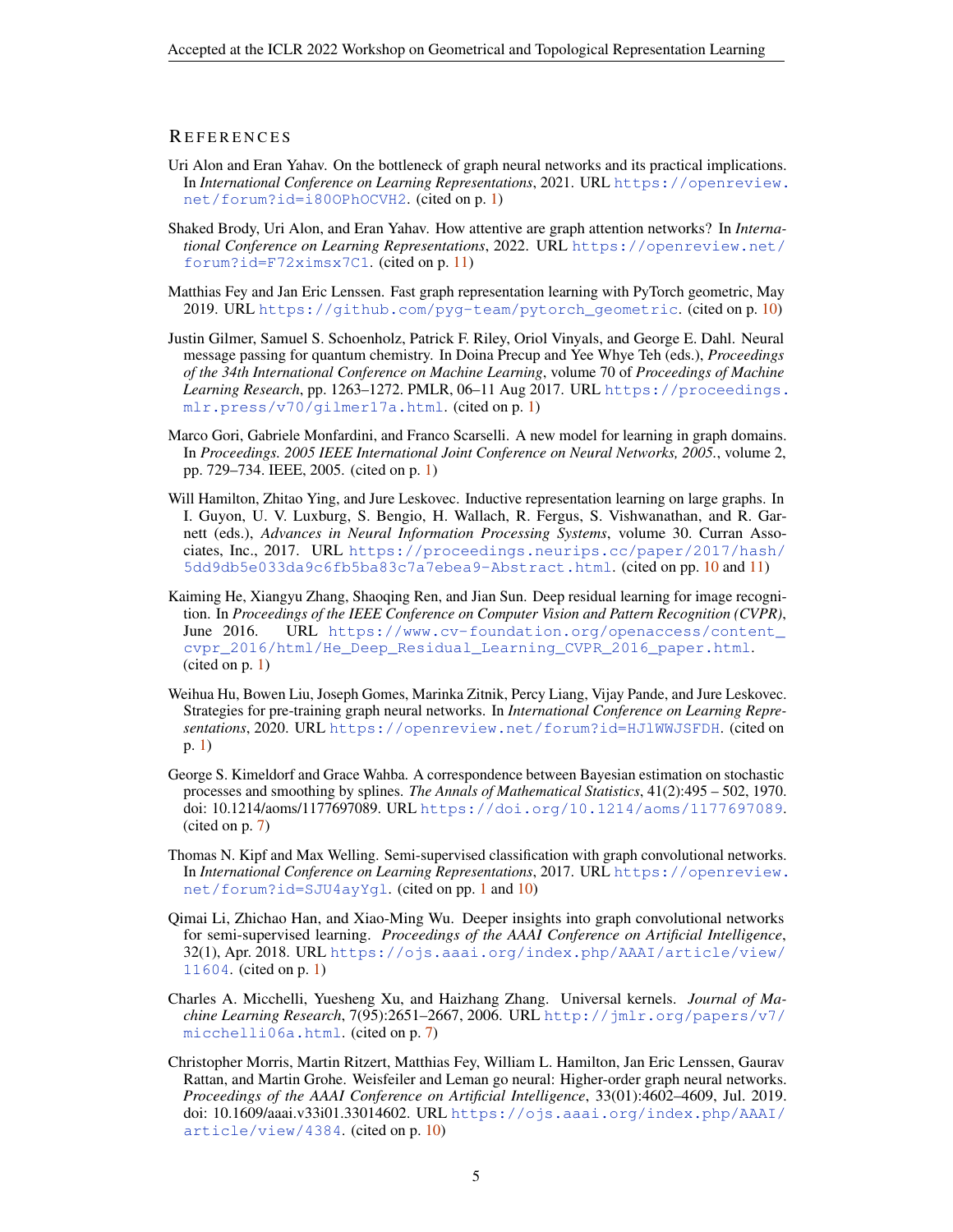- <span id="page-5-0"></span>Mandeep Rathee, Zijian Zhang, Thorben Funke, Megha Khosla, and Avishek Anand. Learnt sparsification for interpretable graph neural networks. *arXiv preprint arXiv:2106.12920*, 2021. URL <https://arxiv.org/abs/2106.12920>. (cited on p. [1\)](#page-0-0)
- Shaoqing Ren, Kaiming He, Ross Girshick, and Jian Sun. Faster R-CNN: Towards real-time object detection with region proposal networks. In C. Cortes, N. Lawrence, D. Lee, M. Sugiyama, and R. Garnett (eds.), *Advances in Neural Information Processing Systems*, volume 28. Curran Associates, Inc., 2015. URL [https://proceedings.neurips.cc/paper/2015/hash/](https://proceedings.neurips.cc/paper/2015/hash/14bfa6bb14875e45bba028a21ed38046-Abstract.html) [14bfa6bb14875e45bba028a21ed38046-Abstract.html](https://proceedings.neurips.cc/paper/2015/hash/14bfa6bb14875e45bba028a21ed38046-Abstract.html). (cited on p. [1\)](#page-0-0)
- Manoel Horta Ribeiro, Pedro H. Calais, Yuri A. Santos, Virgílio A. F. Almeida, and Wagner Meira Jr. "Like sheep among wolves": Characterizing hateful users on twitter. *arXiv preprint arXiv:1801.00317*, 2017. (cited on p. [1\)](#page-0-0)
- Olaf Ronneberger, Philipp Fischer, and Thomas Brox. U-net: Convolutional networks for biomedical image segmentation. In *International Conference on Medical image computing and computerassisted intervention*, pp. 234–241. Springer, 2015. (cited on p. [1\)](#page-0-0)
- Franco Scarselli, Marco Gori, Ah Chung Tsoi, Markus Hagenbuchner, and Gabriele Monfardini. The graph neural network model. *IEEE transactions on neural networks*, 20(1):61–80, 2008. (cited on p. [1\)](#page-0-0)
- Alexander Shapson-Coe, Michał Januszewski, Daniel R. Berger, Art Pope, Yuelong Wu, Tim Blakely, Richard L. Schalek, Peter Li, Shuohong Wang, Jeremy Maitin-Shepard, Neha Karlupia, Sven Dorkenwald, Evelina Sjostedt, Laramie Leavitt, Dongil Lee, Luke Bailey, Angerica Fitzmaurice, Rohin Kar, Benjamin Field, Hank Wu, Julian Wagner-Carena, David Aley, Joanna Lau, Zudi Lin, Donglai Wei, Hanspeter Pfister, Adi Peleg, Viren Jain, and Jeff W. Lichtman. A connectomic study of a petascale fragment of human cerebral cortex. *bioRxiv*, 2021. doi: 10.1101/2021.05.29.446289. URL [https://www.biorxiv.org/content/early/](https://www.biorxiv.org/content/early/2021/05/30/2021.05.29.446289) [2021/05/30/2021.05.29.446289](https://www.biorxiv.org/content/early/2021/05/30/2021.05.29.446289). (cited on p. [1\)](#page-0-0)
- Rakshith S Srinivasa, Cao Xiao, Lucas Glass, Justin Romberg, and Jimeng Sun. Fast graph attention networks using effective resistance based graph sparsification, 2020. (cited on p. [1\)](#page-0-0)
- Ashish Vaswani, Noam Shazeer, Niki Parmar, Jakob Uszkoreit, Llion Jones, Aidan N. Gomez, Łukasz Kaiser, and Illia Polosukhin. Attention is all you need. In I. Guyon, U. V. Luxburg, S. Bengio, H. Wallach, R. Fergus, S. Vishwanathan, and R. Garnett (eds.), *Advances in Neural Information Processing Systems*, volume 30. Curran Associates, Inc., 2017. URL [https://proceedings.neurips.cc/paper/2017/hash/](https://proceedings.neurips.cc/paper/2017/hash/3f5ee243547dee91fbd053c1c4a845aa-Abstract.html) [3f5ee243547dee91fbd053c1c4a845aa-Abstract.html](https://proceedings.neurips.cc/paper/2017/hash/3f5ee243547dee91fbd053c1c4a845aa-Abstract.html). (cited on p. [1\)](#page-0-0)
- Zizhao Wu, Ming Zeng, Feiwei Qin, Yigang Wang, and Jiří Kosinka. Active 3-d shape cosegmentation with graph convolutional networks. *IEEE computer graphics and applications*, 39(2):77–88, 2019. (cited on p. [1\)](#page-0-0)
- Keyulu Xu, Weihua Hu, Jure Leskovec, and Stefanie Jegelka. How powerful are graph neural networks? In *International Conference on Learning Representations*, 2019. URL [https:](https://openreview.net/forum?id=ryGs6iA5Km) [//openreview.net/forum?id=ryGs6iA5Km](https://openreview.net/forum?id=ryGs6iA5Km). (cited on p. [11\)](#page-10-0)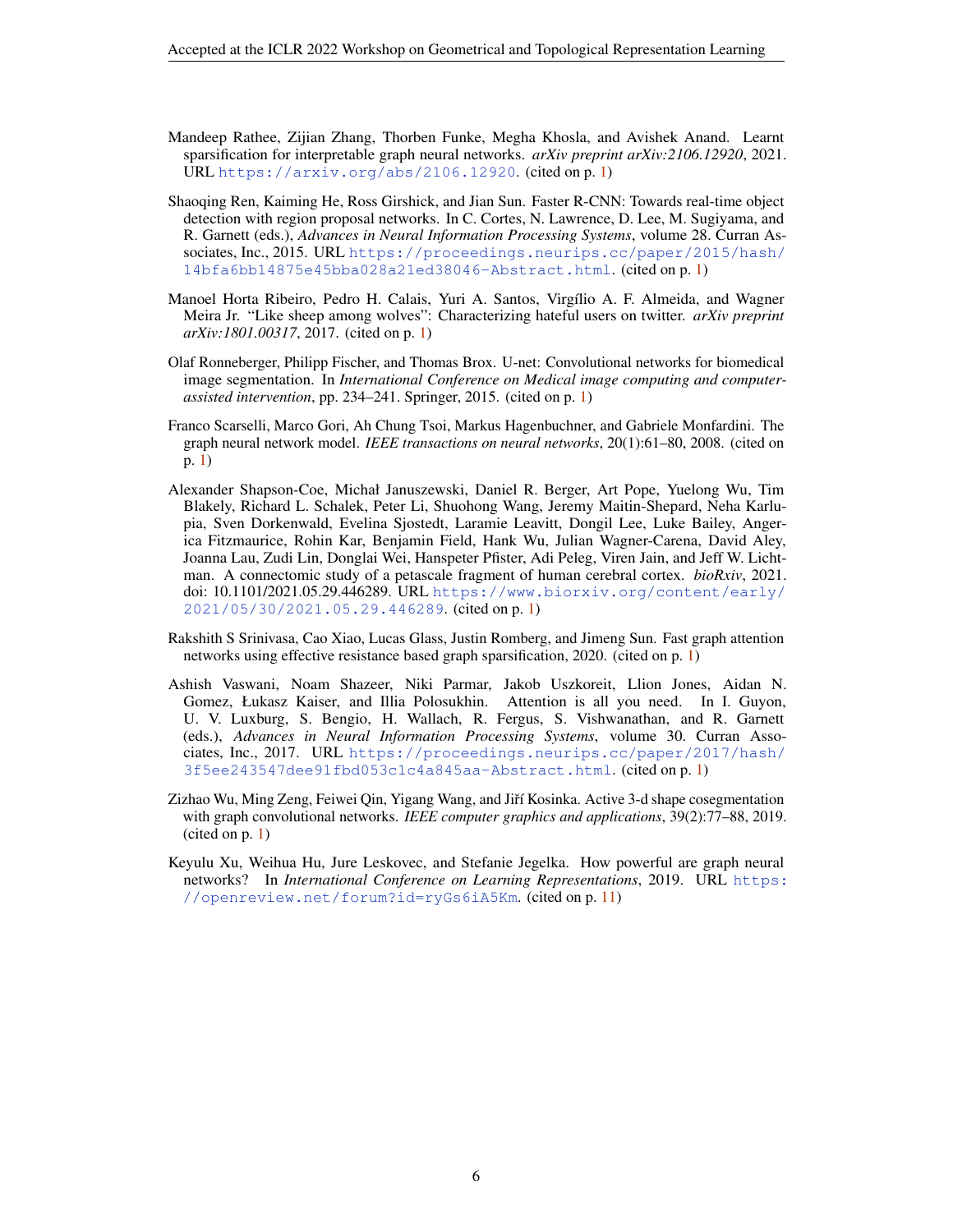## <span id="page-6-0"></span>A THE PROOF OF THEOREM [1](#page-1-0)

Let  $U \subset \mathbb{R}^d$  be compact<sup>1</sup>,

$$
C(U) = \{ f : U \to \mathbb{R} \mid f \text{ is continuous function} \},
$$
 (A.1)

and

$$
\forall h_1, h_2 \in U \qquad k(h_1, h_2) = \exp\left(-\frac{\|h_1 - h_2\|^2}{2\sigma^2}\right). \tag{A.2}
$$

For each  $h \in U$ , define continuous function  $k(h, \cdot) = \phi_h(\cdot)$ , and construct the following functional space:

$$
\mathcal{H}_0 = span(\{\phi_h(\cdot) \mid \forall h \in U\})\tag{A.3}
$$

Define an inner product on  $\mathcal{H}_0$  by:

$$
\left\langle \sum_{i=1}^{n} a_i \phi_{h_i}(\cdot), \sum_{j=1}^{m} b_j \phi_{h_j}(\cdot) \right\rangle = \sum_{i=1}^{n} \sum_{j=1}^{m} a_i b_j k(h_i, h_j)
$$
\n(A.4)

Let H be the completion of  $\mathcal{H}_0$  with respect to this inner product. Now H is an RKHS built from kernel  $k(\cdot, \cdot)$ .

Since  $k(\cdot, \cdot)$  is universal kernel [\(Micchelli et al.,](#page-4-0) [2006\)](#page-4-0), the set H is dense in  $C(U)$  with respect to the supremum norm, i.e., for any  $f \in C(U)$ :

$$
\forall \epsilon > 0 \; \exists g \in \mathcal{H} \text{ s.t. } \sup_{h \in U} |f(h) - g(h)| < \epsilon \tag{A.5}
$$

In addition,  $H$  has reproducing property:

$$
\forall f \in \mathcal{H} \,\forall h \in U \quad f(h) = \langle f, \phi_h(\cdot) \rangle \tag{A.6}
$$

and thus we have:

$$
\rho(Y|H) = \inf_{Z \in \mathcal{C}_H} d(Y, Z) = \inf_{f \in C(U)} d(Y, f(H)) = \inf_{f \in \mathcal{H}} d(Y, f(H)) = \inf_{f \in \mathcal{H}} d(Y, \langle f, \phi_H(\cdot) \rangle)
$$
\n(A.7)

We denote the estimation of  $\rho$  on a finite collection of samples  $(h, y) = \{(h_n, y_n)\}_{n \in [N]}$  by  $\rho^*$  and use the distance induced from  $L_p$ -norm, where  $p \in [1,\infty)$ . Thus we have:

$$
\rho^*(Y|H) = \inf_{f \in \mathcal{H}} \left( \frac{1}{N} \sum_{i \in [N]} |y_i - \langle f, \phi_{h_i}(\cdot) \rangle|^p \right)^{1/p}
$$
(A.8)

From the *representer theorem* [\(Kimeldorf & Wahba,](#page-4-0) [1970\)](#page-4-0) there exists  $f^* \in H$  of the following form:

$$
f^* = \sum_{i \in [N]} \alpha_i \phi_{h_i}(\cdot) \tag{A.9}
$$

which minimizes  $\rho^*(Y|H)$ . Thus:

$$
\rho^*(Y|H) = \left(\frac{1}{N} \sum_{i \in [N]} |y_i - \langle f^*, \phi_{h_i}(\cdot) \rangle|^p\right)^{1/p} = (A.10)
$$

$$
= \min_{\alpha_j \in \mathbb{R}} \left( \frac{1}{N} \sum_{i \in [N]} |y_i - \sum_{j \in [N]} \alpha_j k(h_i, h_j)|^p \right)^{1/p} = \min_{\alpha \in \mathbb{R}^N} \frac{1}{N^{1/p}} \|y - K\alpha\|_p \tag{A.11}
$$

 ${}^{1}$ It is not a restrictive assumption that U is compact since all tensor values in neural networks are bounded.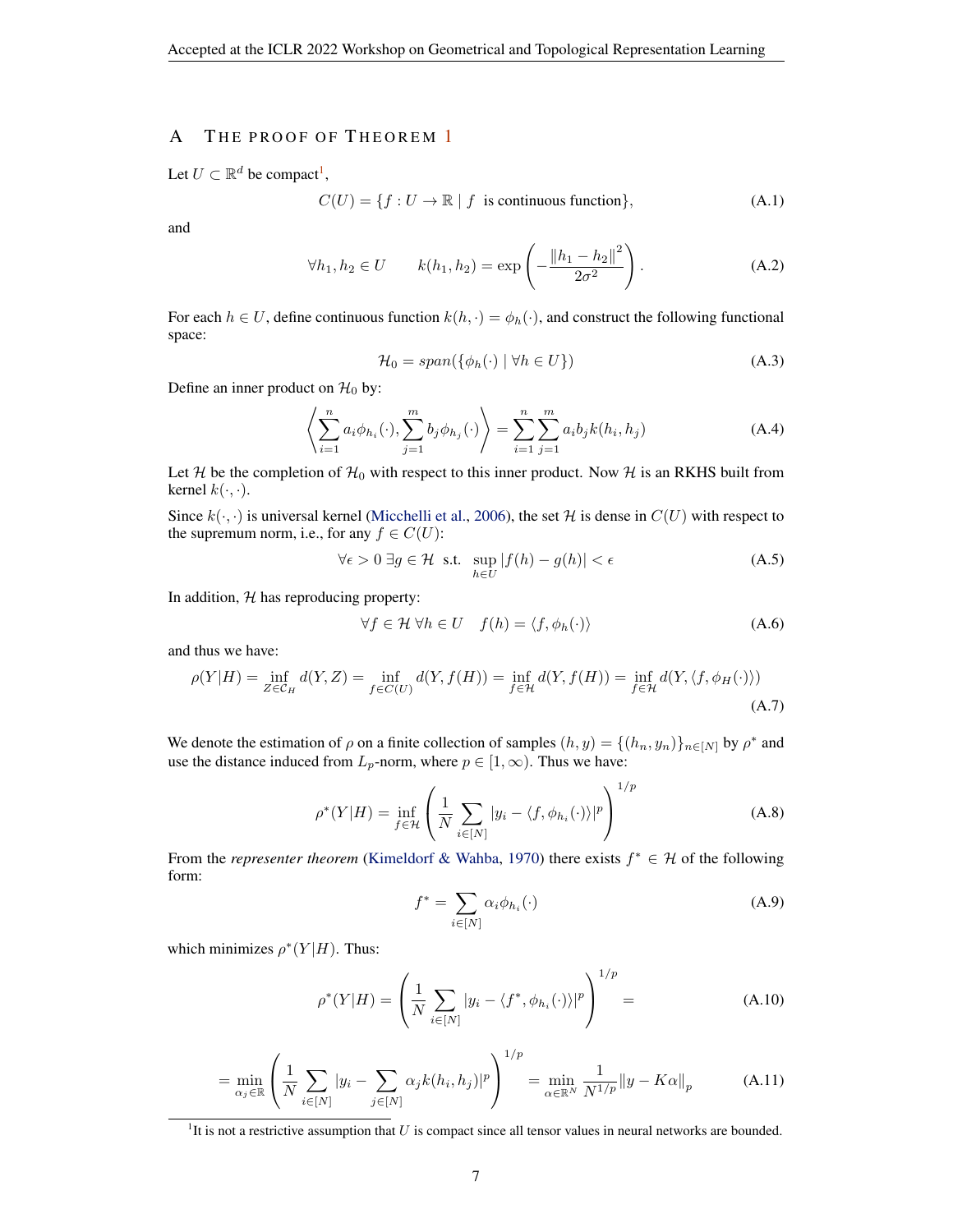where  $K_{ij} = k(h_i, h_j)$  is a Gram matrix.

Decompose  $y$  into two parts:

$$
y = y_{\parallel} + y_{\perp} \tag{A.12}
$$

where  $y_{\parallel} \in im(K)$  and  $\forall v \in im(K)$   $y_{\perp}^T v = 0$ . Then we have:

$$
\rho^*(Y|H) = \frac{1}{N^{1/p}} \|y_\perp\|_p \tag{A.13}
$$

Since  $K$  is positive semi-definite, we have the following eigendecomposition:

$$
K = U\Lambda U^T \tag{A.14}
$$

where columns of unitary matrix  $U$  are eigenvectors of  $K$  and  $\Lambda$  is a diagonal matrix of eigenvalues. Let:

$$
\lambda_1, \lambda_2, ..., \lambda_k, 0, 0, ..., 0
$$
\n(A.15)

be the descending order of eigenvalues, where  $\lambda_k > 0$ . Then:

$$
\Pi = \sum_{i \in [k]} u_i u_i^T \tag{A.16}
$$

is an orthogonal projection into  $im(K)$  subspace. Consequently:

$$
\rho^*(Y|H) = \frac{1}{N^{1/p}} \| (\mathbb{I} - \Pi) y \|_p \tag{A.17}
$$

where  $\mathbb I$  is an identity matrix.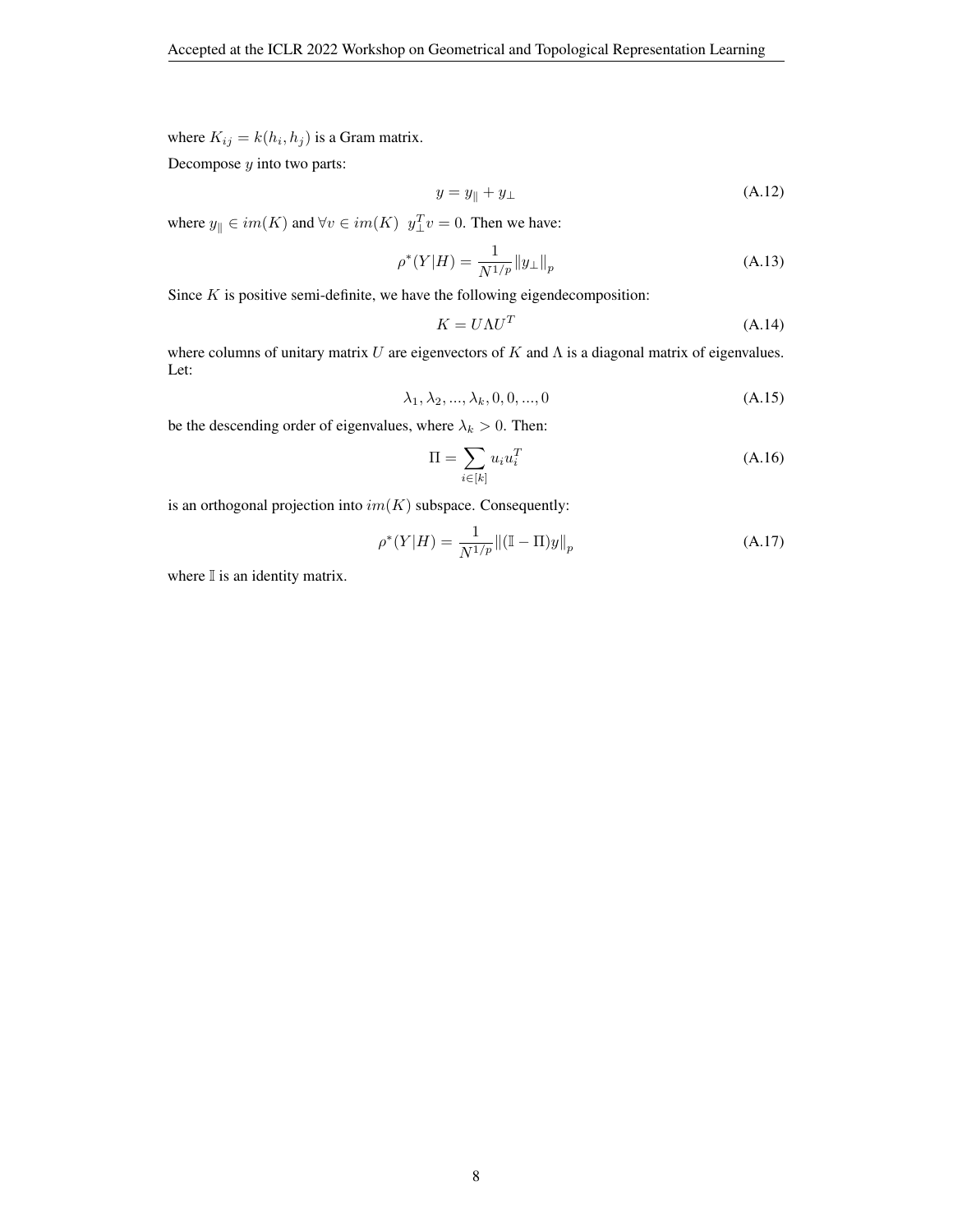# B SYNTHETIC DATA EXPERIMENTS

If we extend the collection of continuous functions in  $\mathcal{C}_H$  (Section [2\)](#page-1-0) to the measurable functions, and take as distance d the one induced from the  $L_2$  norm on random variables, then the  $Z \in$  $\mathcal{C}_H$  that minimizes  $\rho(Y|H)$  is almost everywhere equivalent to conditional expectation  $\mathbb{E}[Y|H]$ . Consequently, conditional expectation  $\mathbb{E}[Y|H]$  can be used for testing  $\rho(Y|H)$  values on synthetic data.

1-D: To demonstrate the ability of recoverability to capture the existence of a continuous map from one random variable to another, we use a simple 1D experiment. Let  $X$  be a normally distributed random variable, and let  $Z$  and  $W$  be defined as follows:

$$
Z = f_1(X) = \text{sign}(X) \cdot X^2 \tag{B.18}
$$

$$
W = f_2(X) = X^2.
$$
 (B.19)

Since  $f_1$  is invertible and  $f_2$  is not, we can fully recover X from Z but not from W. Of course, we can fully recover Z and W from X, since we explicitly defined continuous maps  $f_1$  and  $f_2$ .

For this test we generated 1000 samples of X and estimated  $\rho^*$  with Algorithm [1.](#page-2-0) The results are shown in Table [B.1.](#page-9-0)

#### Theoretical recoverability loss for Table [B.1:](#page-9-0)

$$
\mathbb{E}[Z|X] = Z \quad \Rightarrow \quad \rho(Z|X) = \sqrt{\mathbb{E}[(Z-Z)^2]} = 0 \tag{B.20}
$$

$$
\mathbb{E}[X|Z] = X \quad \Rightarrow \quad \rho(X|Z) = \sqrt{\mathbb{E}[(X-X)^2]} = 0 \tag{B.21}
$$

$$
\mathbb{E}[W|X] = W \quad \Rightarrow \quad \rho(W|X) = \sqrt{\mathbb{E}[(W-W)^2]} = 0 \tag{B.22}
$$

$$
\mathbb{E}[X|W=w] = \tag{B.23}
$$

$$
= \mathbb{E}[\mathbb{1}_{X \ge 0} X | W = w] + \mathbb{E}[\mathbb{1}_{X < 0} X | W = w] = \tag{B.24}
$$

$$
= \mathbb{E}[1_{\sqrt{w} \ge 0} \sqrt{w}] + \mathbb{E}[1_{-\sqrt{w} < 0}(-\sqrt{w})] = 0 \tag{B.25}
$$

$$
\rho(X|W) = \sqrt{\mathbb{E}[(X-0)^2]} = 1
$$
\n(B.26)

**100-D:** Now, let  $X$  and  $N$  be 100-dimensional random vectors, with independent normally distributed entries, and  $Y$  be defined as

$$
Y = \sum_{i \in [100]} (X_i + \alpha \cdot N_i), \tag{B.27}
$$

where  $\alpha$  is some parameter. When  $\alpha$  tends to zero, Y can be fully recovered from X, and when  $|\alpha|$  is large, the noise  $N$  dominates the value of  $X$ , and consequently  $Y$  cannot be recovered from  $X$ . This behavior is visualized in Fig. [B.1,](#page-9-0) where  $\rho^*(Y|X)$ , estimated on 1000 samples, is compared to its theoretical value.

#### Theoretical recoverability loss for Fig. [B.1:](#page-9-0)

$$
\mathbb{E}[Y|X=x] = \sum_{i \in [100]} (x_i + \alpha \cdot N_i) = \sum_{i \in [100]} x_i
$$
 (B.28)

$$
\mathbb{E}[Y|X] = \sum_{i \in [100]} X_i
$$
 (B.29)

$$
\rho(Y|X) = \sqrt{\mathbb{E}[(Y - \sum_{i \in [100]} X_i)^2]} = |\alpha| \sqrt{100}
$$
 (B.30)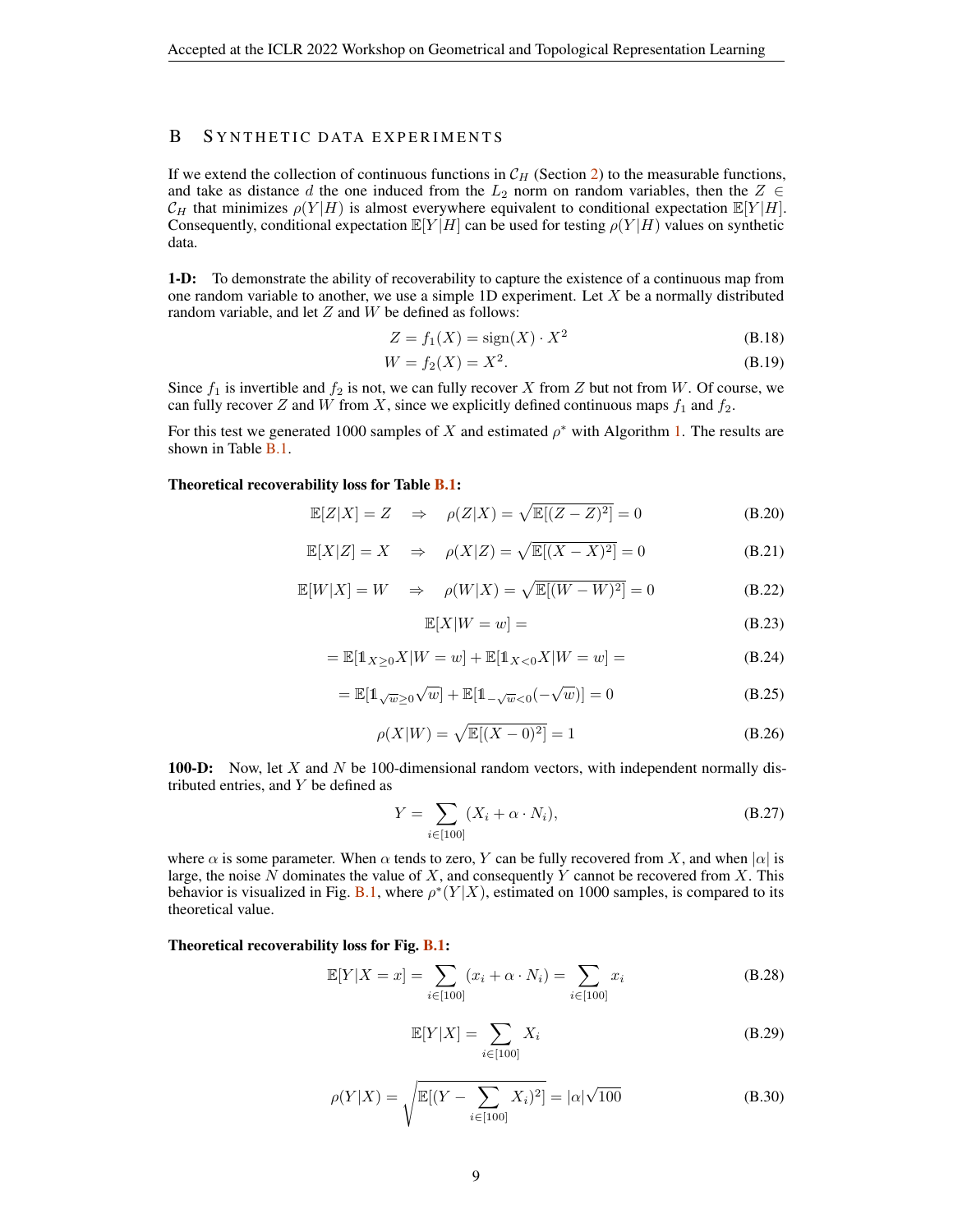|               | $\rho^*$ (mean $\pm$ std) | D        |
|---------------|---------------------------|----------|
| $\rho^*(X Z)$ | $0.119 \pm 0.004$         | 0        |
| $\rho^*(X W)$ | $0.974 + 0.026$           |          |
| $\rho^*(Z X)$ | $0.099 \pm 0.013$         | $\Omega$ |
| $\rho^*(W X)$ | $0.110 \pm 0.019$         | 0        |

<span id="page-9-0"></span>Table B.1: The estimated distance from X to  $\mathcal{C}_W$  is larger than the distance from X to  $\mathcal{C}_Z$ , since we cannot fully recover  $X$  from  $W$ .



Figure B.1: Comparison between estimated  $\rho^*(Y|X)$  and its theoretical value for different  $\alpha$ .

| Name          | Nodes     | Edges      | Feature dim. | Classes | Multilabel               | Train   | Val    | Test      | <b>Directed</b>          | Homophily         |
|---------------|-----------|------------|--------------|---------|--------------------------|---------|--------|-----------|--------------------------|-------------------|
| Reddit2       | 232,965   | 1.606.919  | 602          | 41      | -                        | 153.932 | 23,699 | 55.334    | -                        | 0.782             |
| ogbn-arxiv    | 169.343   | .166.243   | 128          | 40      | $\overline{\phantom{0}}$ | 90.941  | 29.799 | 48,603    |                          | 0.654             |
| Flickr        | 89.250    | 449.878    | 500          |         | -                        | 44.625  | 22.312 | 22.313    | -                        | 0.319             |
| PPI           | 56.944    | 793.632    | 50           | 121     |                          | 44.906  | 6.514  | 5.524     | $\overline{\phantom{a}}$ | $0.620^{\dagger}$ |
| ogbn-products | 2.449.029 | 61.859.140 | 100          | 47      | $\overline{\phantom{a}}$ | 196.615 | 39.323 | 2.213.091 | $\overline{\phantom{a}}$ | 0.808             |

Table C.2: Dataset statistics.  $\dagger$  The homophily of PPI is the average over all classes.

## C REAL DATA EXPERIMENTS

Experimental setting: Dataset statistics, used in the following experiments, are summarized in Table C.2.

Throughout the experiments we use five different embedding layers<sup>2</sup>:

• GraphConv [\(Morris et al.,](#page-4-0) [2019\)](#page-4-0):

$$
x_i' = \Theta_1 x_i + \Theta_2 \sum_{j \in N(i)} e_{ji} x_j \tag{C.31}
$$

where  $\Theta_1$  and  $\Theta_2$  are trainable parameters.

• GCNConv [\(Kipf & Welling,](#page-4-0) [2017\)](#page-4-0):

$$
x_i' = \Theta \sum_{j \in N(i) \cup \{i\}} \frac{e_{ji}}{\sqrt{\hat{d}_j \hat{d}_i}} x_j
$$
 (C.32)

where  $\hat{d}_i = 1 + \sum_{j \in N(i)} e_{ji}$ , and  $\Theta$  are trainable parameters.

• SAGEConv [\(Hamilton et al.,](#page-4-0) [2017\)](#page-4-0):

$$
x'_{i} = W_{1}x_{i} + W_{2} \underset{j \in N(i)}{\text{mean}} \{x_{j}\}
$$
 (C.33)

where  $W_1$  and  $W_2$  are trainable parameters.

<sup>&</sup>lt;sup>2</sup>The notation is taken from PyTorch Geometric [\(Fey & Lenssen,](#page-4-0) [2019\)](#page-4-0).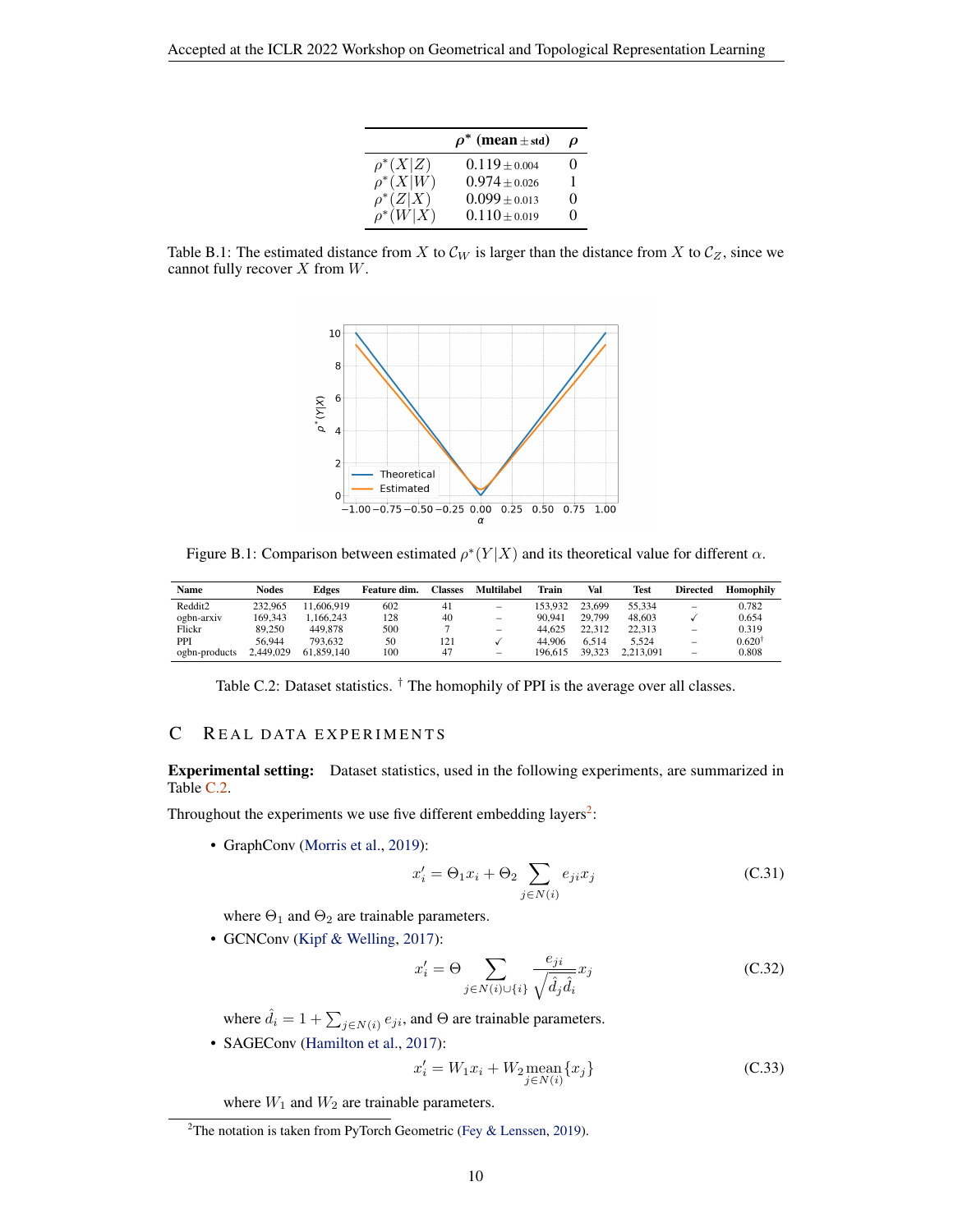<span id="page-10-0"></span>• GINConv [\(Xu et al.,](#page-5-0) [2019\)](#page-5-0):

$$
x'_{i} = h_{\Theta} \left( (1 + \epsilon)x_{i} + \sum_{j \in N(i)} x_{j} \right)
$$
 (C.34)

where  $h_{\Theta}$  is an MLP and  $\epsilon$  could be trainable.

• GATv2Conv [\(Brody et al.,](#page-4-0) [2022\)](#page-4-0):

$$
x'_{i} = \alpha_{ii} \Theta x_{i} + \sum_{j \in N(i)} \alpha_{ij} \Theta x_{j}
$$
 (C.35)

where:

$$
\alpha_{ij} = \frac{\exp(a^T LeakyReLU(\Theta[x_i||x_j]))}{\sum_{k \in N(i) \cup \{i\}} \exp(a^T LeakyReLU(\Theta[x_i||x_k]))}
$$
(C.36)

and Θ are trainable parameters.

For experimental purposes, we separate the embedding part from the classifier part in a GNN model, as described in Section [2.](#page-1-0) Therefore, for training, we use a GNN model consisting of two consecutive blocks, where the first block is an embedding built from  $k \in \{1...9\}$  layers of one of the considered types, and the second block is a classifier consisting of three fully connected layers. Each layer except for the last one is followed by ReLU activation and dropout.

Aggregation method quality. To evaluate the quality of the aggregation part of some embedding method, we fix learnable parameters as identities and apply the resulting layer to the graph multiple times, defining an embedding method EM, which can be evaluated using Algorithm [2.](#page-2-0) For example, for SAGEConv [\(Hamilton et al.,](#page-4-0) [2017\)](#page-4-0), defined as follows:

$$
x'_{i} = W_{1} \cdot x_{i} + W_{2} \cdot \underset{j \in N(i)}{\text{mean}} \{x_{j}\},\tag{C.37}
$$

we fix matrices  $W_1$  and  $W_2$  to identity.

**Sparsification method quality.** Similarly, to evaluate sparsification, we apply sparsification  $SM$  to the graph G, producing a sparser graph  $\hat{G} = (V, \hat{E})$ . Then we use Algorithm [2](#page-2-0) with  $(\hat{G}, \{x_n\}_{n\in[N]},$  ${y_n}_{n\in[N]}$  and embedding method EM as input, as shown in Fig. [C.2.](#page-11-0)

Propagation of information to distant nodes. This experiment demonstrates the depth problem in GNNs and its correlation with the recoverability. We took two GNN models with three and nine embedding layers of type SAGEConv each (the model is defined in Appendix  $\mathbb{C}$ ), and trained them on datasets from Table [C.2.](#page-9-0) The results are given in Table [C.3.](#page-12-0) For the Reddit2, ogbn-arxiv and ogbn-products datasets, we did not see a significant change in test accuracy after the training, whereas for the Flickr and PPI datasets, there was a degradation in accuracy for nine-layer architecture. We collected the recoverability loss of each embedding layer in the trained nine-layer architecture. The results are shown in Fig. [C.8.](#page-14-0) For Reddit2, ogbn-arxiv and ogbn-products, we have a similar pattern of  $\rho$  behavior: it smoothly decreases, meaning that each consecutive layer aggregates more and more information to recover Y. For Flickr and PPI, we see different behavior. In Flickr,  $\rho$  increases, indicating that it does not aggregate any useful information from neighboring nodes to recover Y . In PPI, ρ first decreases and starts to increase after three layers, which indicates that the *over-smoothing* or *over-squashing* problem is occurring.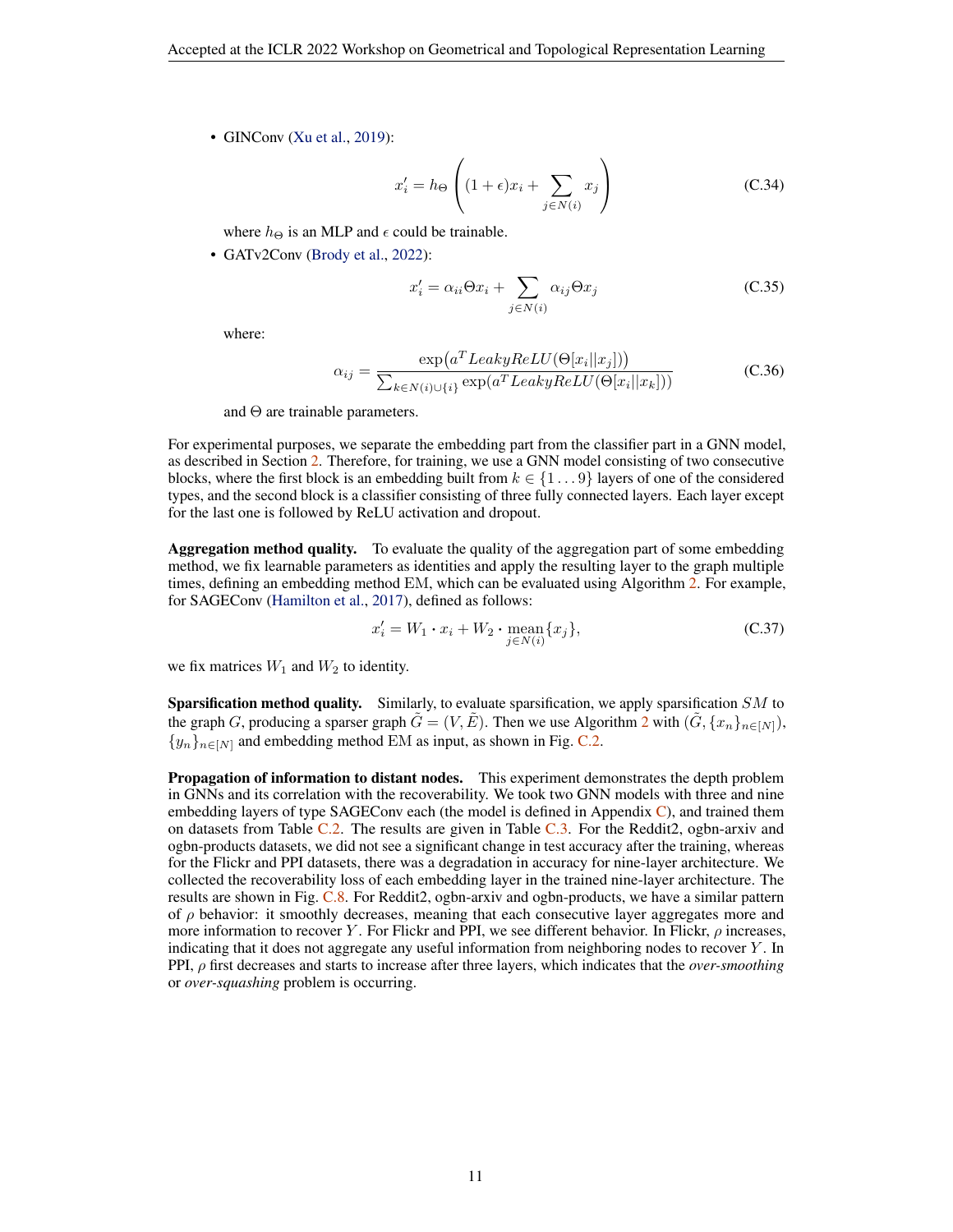<span id="page-11-0"></span>

Figure C.2: The relation between graph sparsification and recoverability loss.  $G_2$  and  $G_3$  are sparsified versions of graph  $G_1$ , and Y is the node class random variable. The fewer edges the graph  $G_i$  has, the smaller the correspondent space  $C_{H_i}$  is, and, consequently, recoverability loss  $\rho$  is higher.



Figure C.3: For random variables  $H_i, C_{H_i}$  is the collection of all random variables that are fully recoverable from  $H_i$ . The distance from random variable  $Y$   $\rho(Y|H_1)$  is smaller than  $\rho(Y|H_2)$ , and thus Y is better recoverable from  $H_1$  than from  $H_2$ .

## D TECHNICAL NOTES

• There is a numerical instability in gradient computation of eigendecomposition  $K = U\Lambda U^T$ . The problem comes from equal eigenvalues in:

$$
\frac{\partial L}{\partial K} = U \left\{ \left( \tilde{K}^T \circ \left( U^T \frac{\partial L}{\partial U} \right) \right) + \left( \frac{\partial L}{\partial \Lambda} \right)_{diag} \right\} U^T \tag{D.38}
$$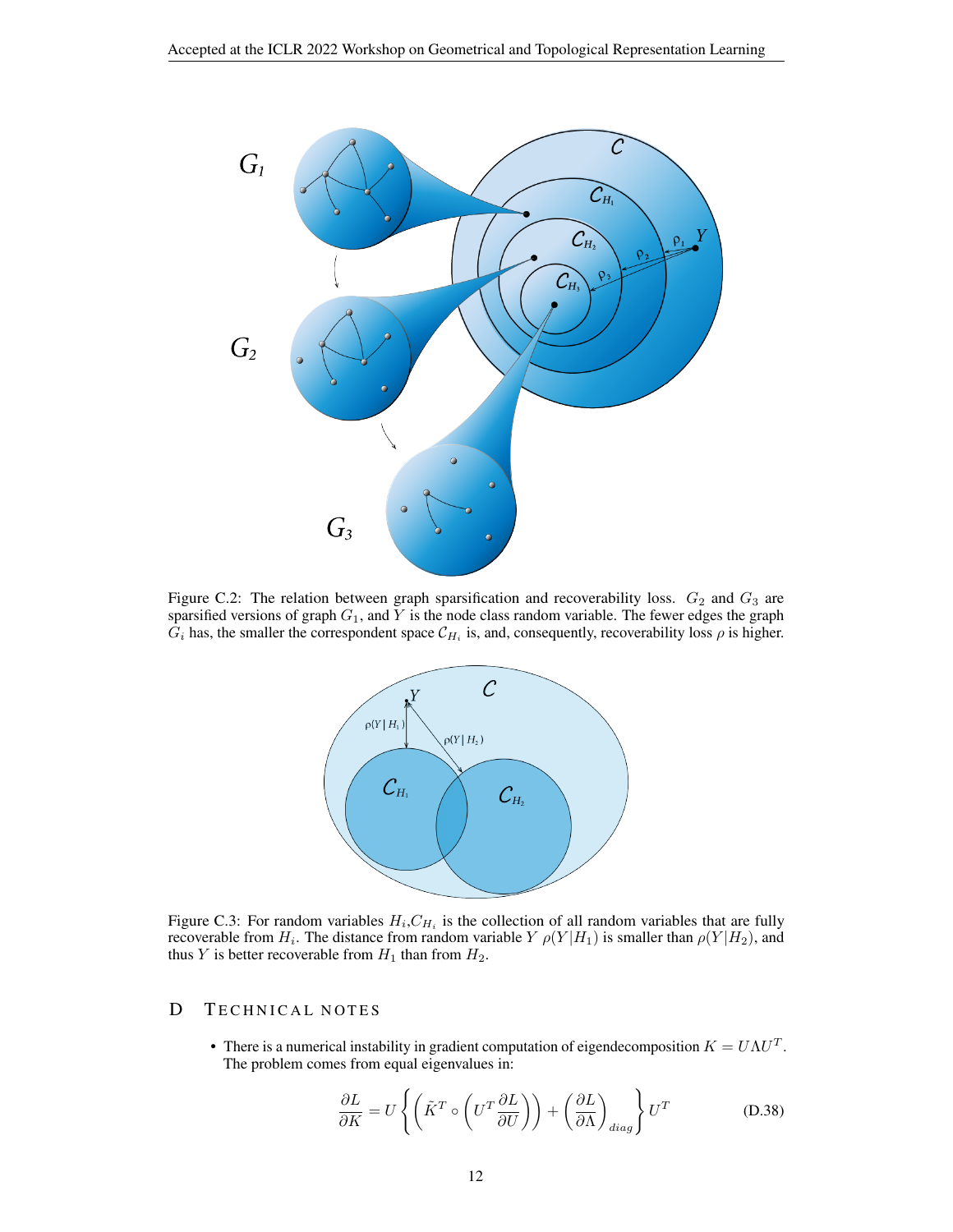<span id="page-12-0"></span>

Figure C.4: The correlation between the test accuracy and the recoverability loss for Reddit2 dataset.



Figure C.5: The correlation between the test accuracy and the recoverability loss for ogbn-arxiv dataset.

|                | Accuracy |          |  |  |  |
|----------------|----------|----------|--|--|--|
| <b>Dataset</b> | 3 layers | 9 layers |  |  |  |
| Reddit2        | 0.946    | 0.943    |  |  |  |
| ogbn-arxiv     | 0.692    | 0.691    |  |  |  |
| ogbn-products  | 0.789    | 0.792    |  |  |  |
| Flickr         | 0.532    | 0.522    |  |  |  |
| <b>PPI</b>     | 0.831    | 0.761    |  |  |  |

Table C.3: Test accuracy of trained models with three and nine SAGEConv embedding layers.

where:

$$
\tilde{K}_{ij} = \begin{cases} \frac{1}{\lambda_i - \lambda_j}, & i \neq j \\ 0, & i = j \end{cases}
$$
 (D.39)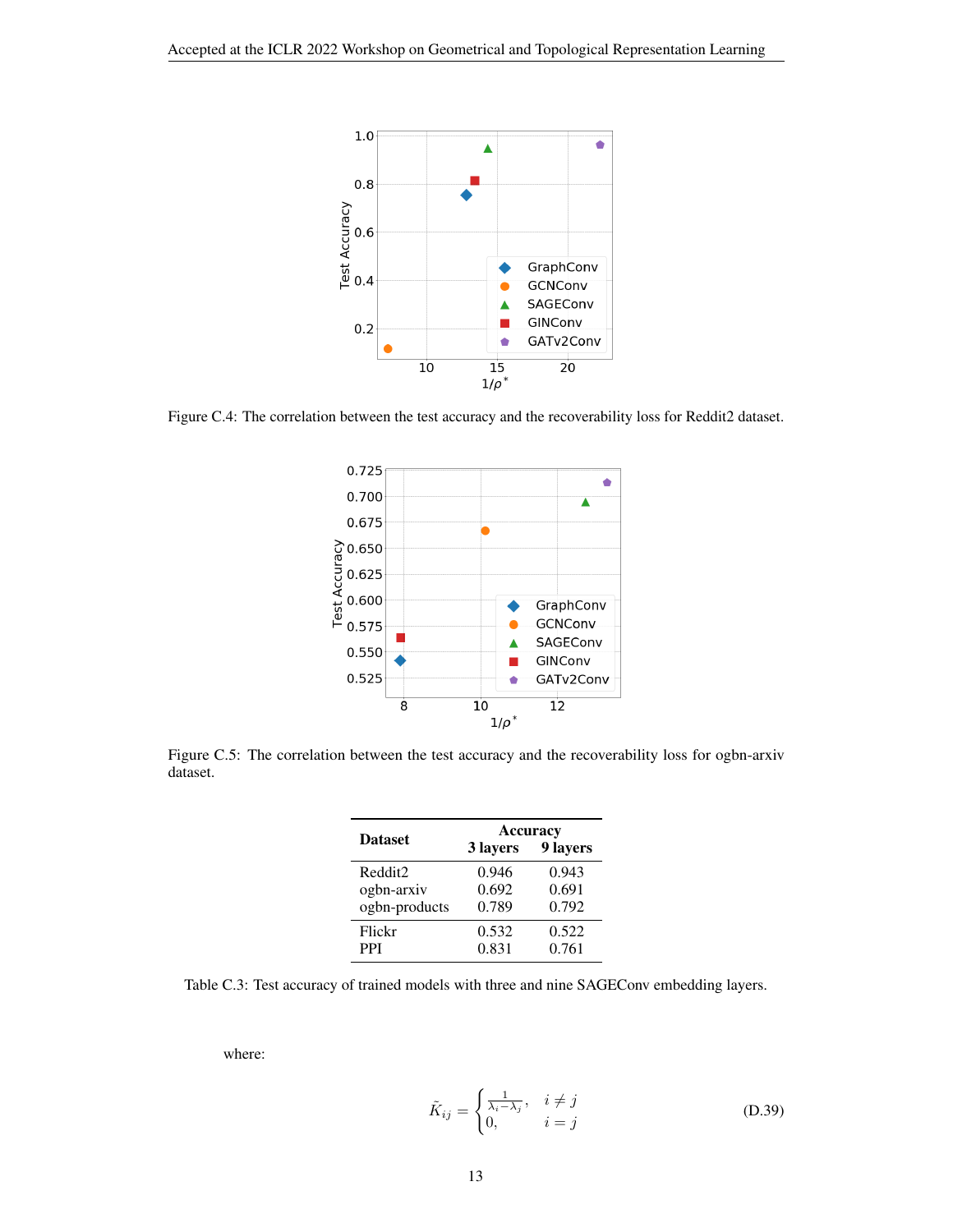<span id="page-13-0"></span>

Figure C.6: The correlation between the test accuracy and the recoverability loss for Flickr dataset.



Figure C.7: The correlation between the test accuracy and the recoverability loss for ogbn-products dataset.

and  $(\cdot)_{diag}$  means all off-diagonal elements set to 0. To overcome this issue, we changed  $\tilde{K}$ to be:

$$
\tilde{K}_{ij} = \begin{cases}\n\frac{1}{\lambda_i - \lambda_j}, & \lambda_i \neq \lambda_j \\
\frac{1}{\epsilon}, & \lambda_i = \lambda_j \\
0, & i = j\n\end{cases}
$$
\n(D.40)

• When we perform eigendecomposition, we do not have explicit zero eigenvalues. Thus instead of taking the first k non-zero eigenvalues, we simply clamp them between 0 and 1.